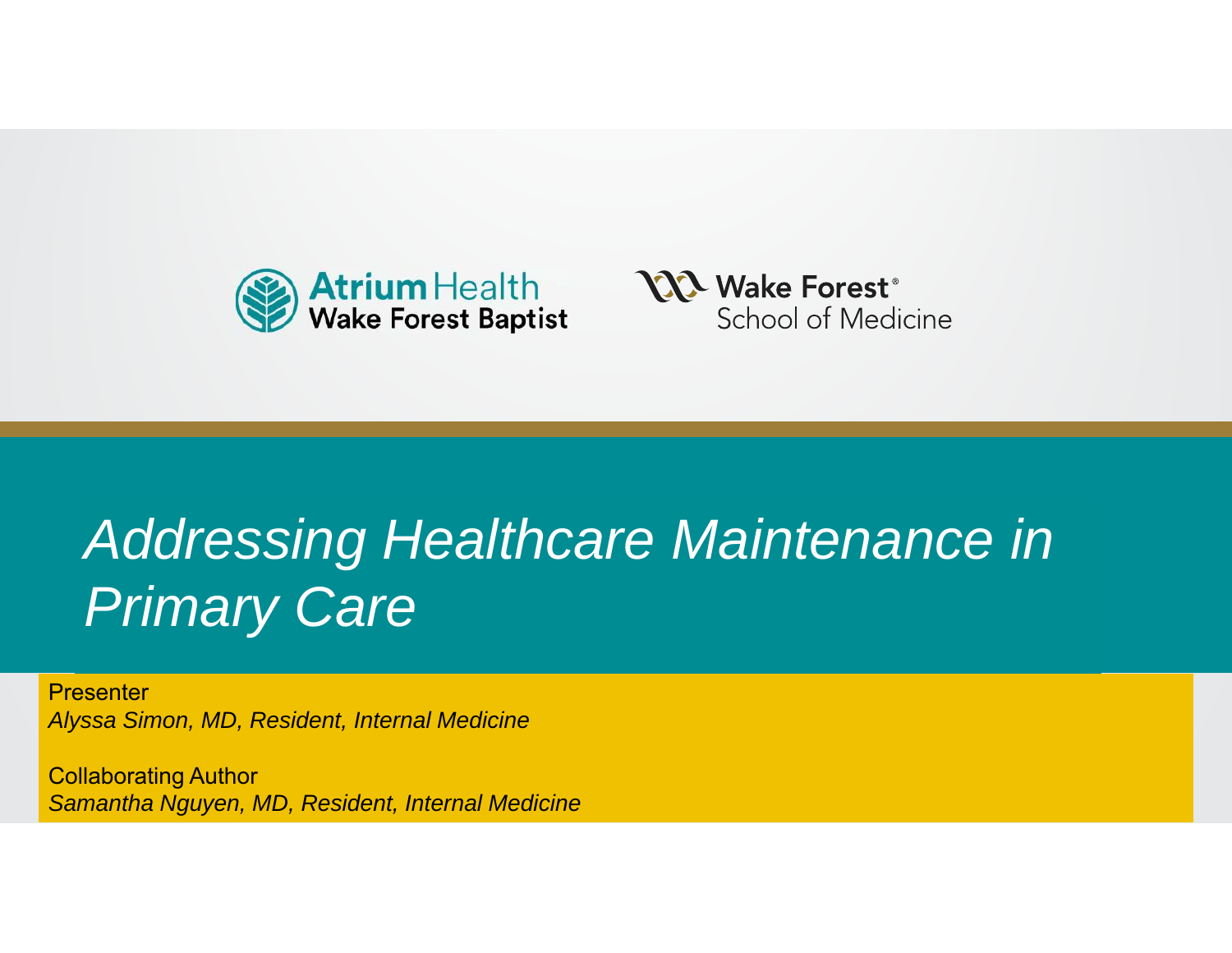#### Problem Statement

• *Problem statement: The current system in Epic regarding healthcare maintenance is cumbersome and time-consuming, leading to deficits in preventative care.* 



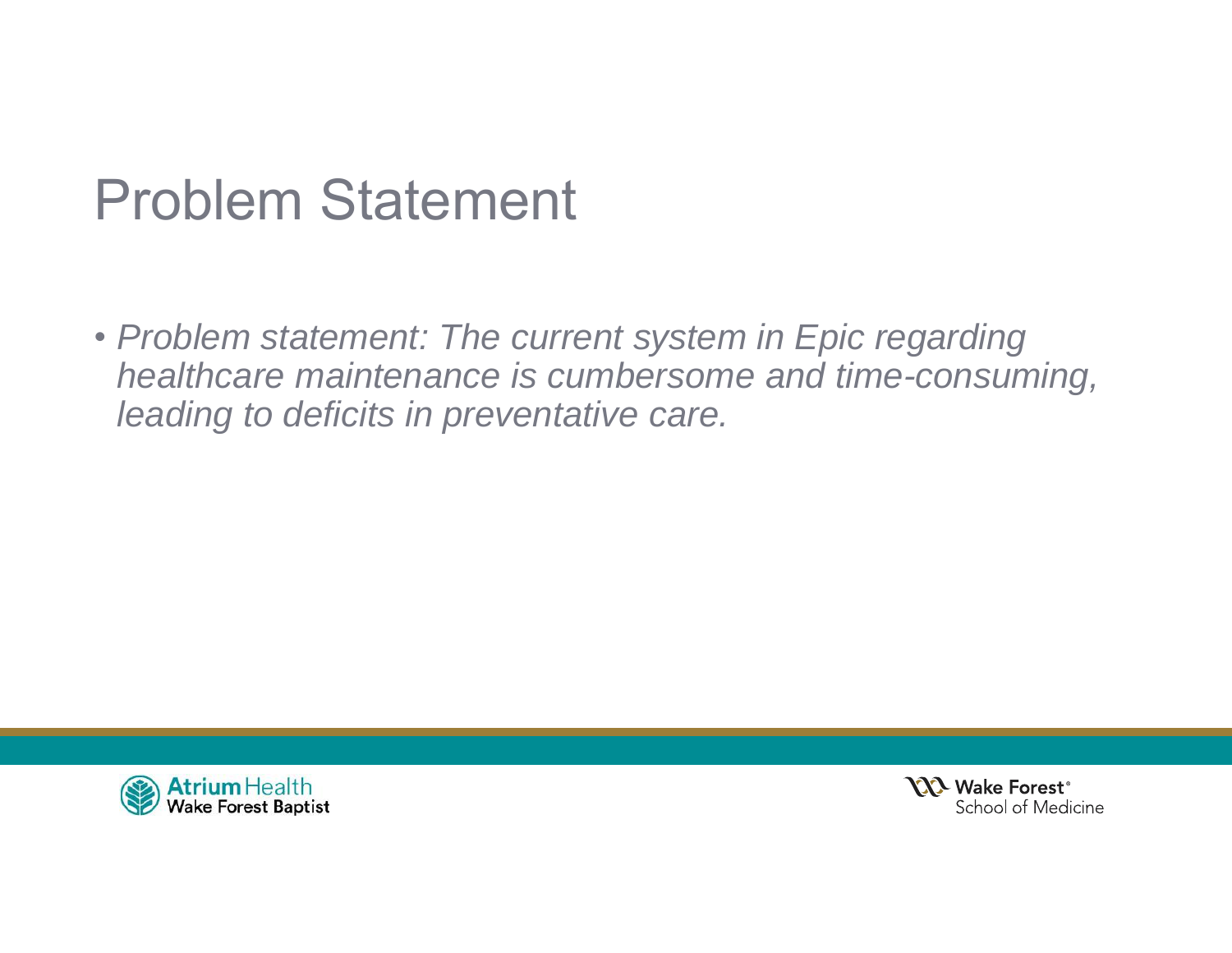# Study Design

• *Methods or Curriculum Description: We intend to create an Epic SmartPhrase that will pull in data involving cancer screening, risk factor screening, immunization records, and other noncancer preventative care topics. The SmartPhrase will have a drop-down menu that will allow residents to choose the topics they would like to discuss at that visit.* 



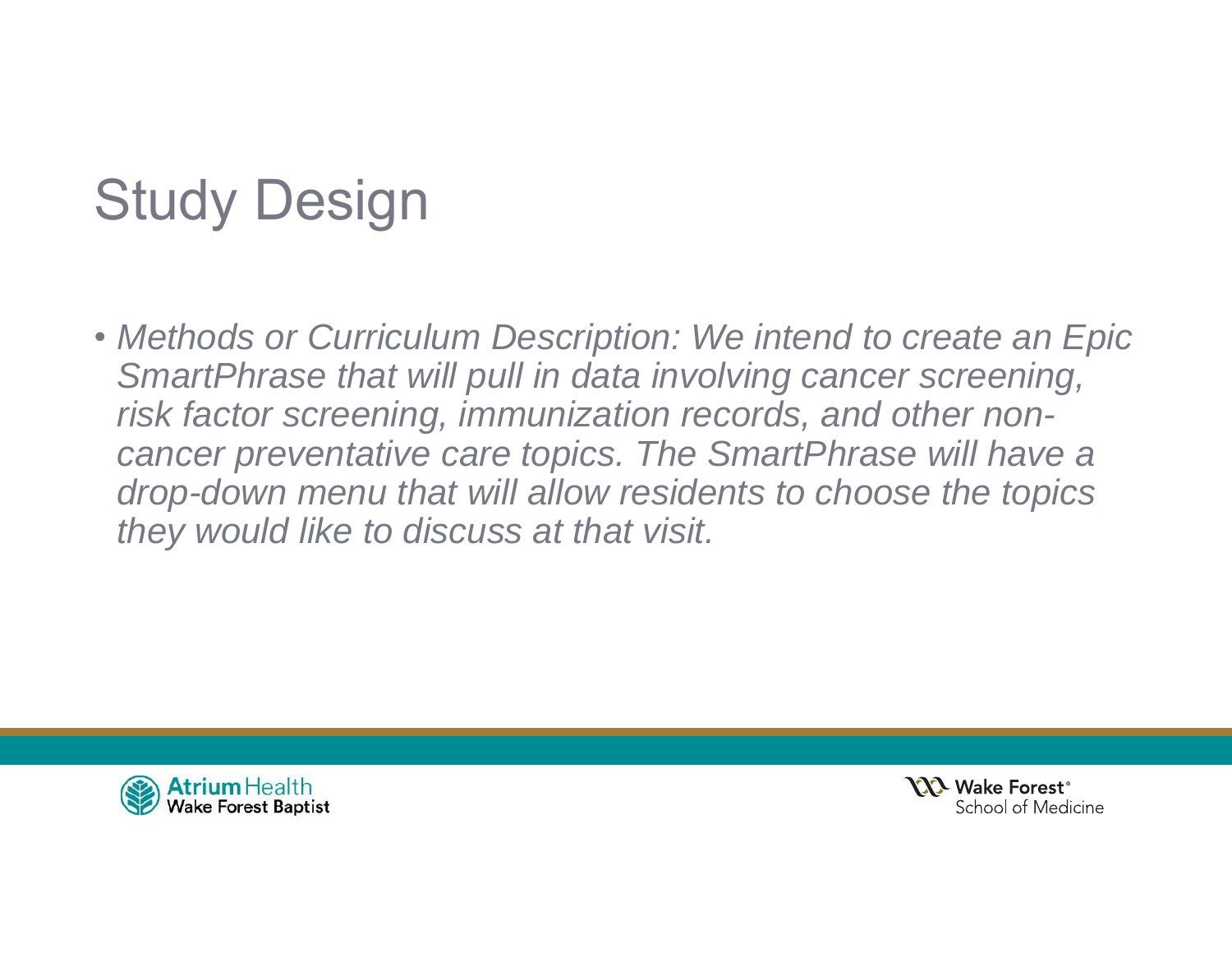## Evaluation Plan & Conclusion

- *Results or Evaluation plan: Once the SmartPhrase is finalized, we intend to analyze its efficacy and impact upon healthcare maintenance gaps by evaluating the number of age-appropriate screening tests ordered pre- and post- SmartPhrase with postimplementation survey.*
- *Summary: We hope this SmartPhrase will serve as a memory tool, decrease time spent gleaning prior health maintenance information within the chart, and ease documentation burden on caregivers with the goal to see an increase in appropriate screening tests ordered after SmartPhrase initiation.*



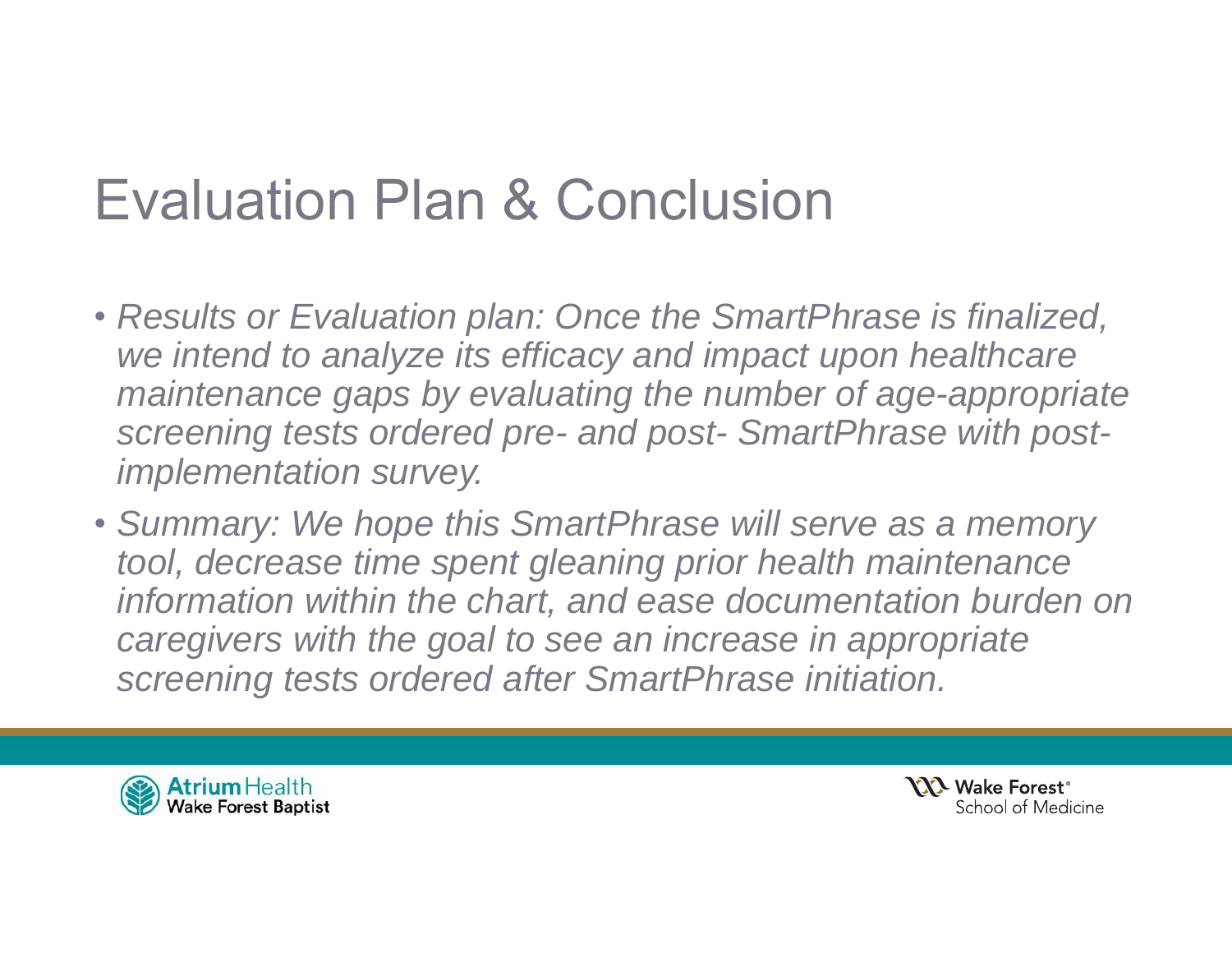## Questions for Discussion

- *What is a way we can integrate the SmartPhrase to also satisfy Epic Quality Measures?*
- *How can we ensure the phrase can be built upon as USPSTF recommendations change?*